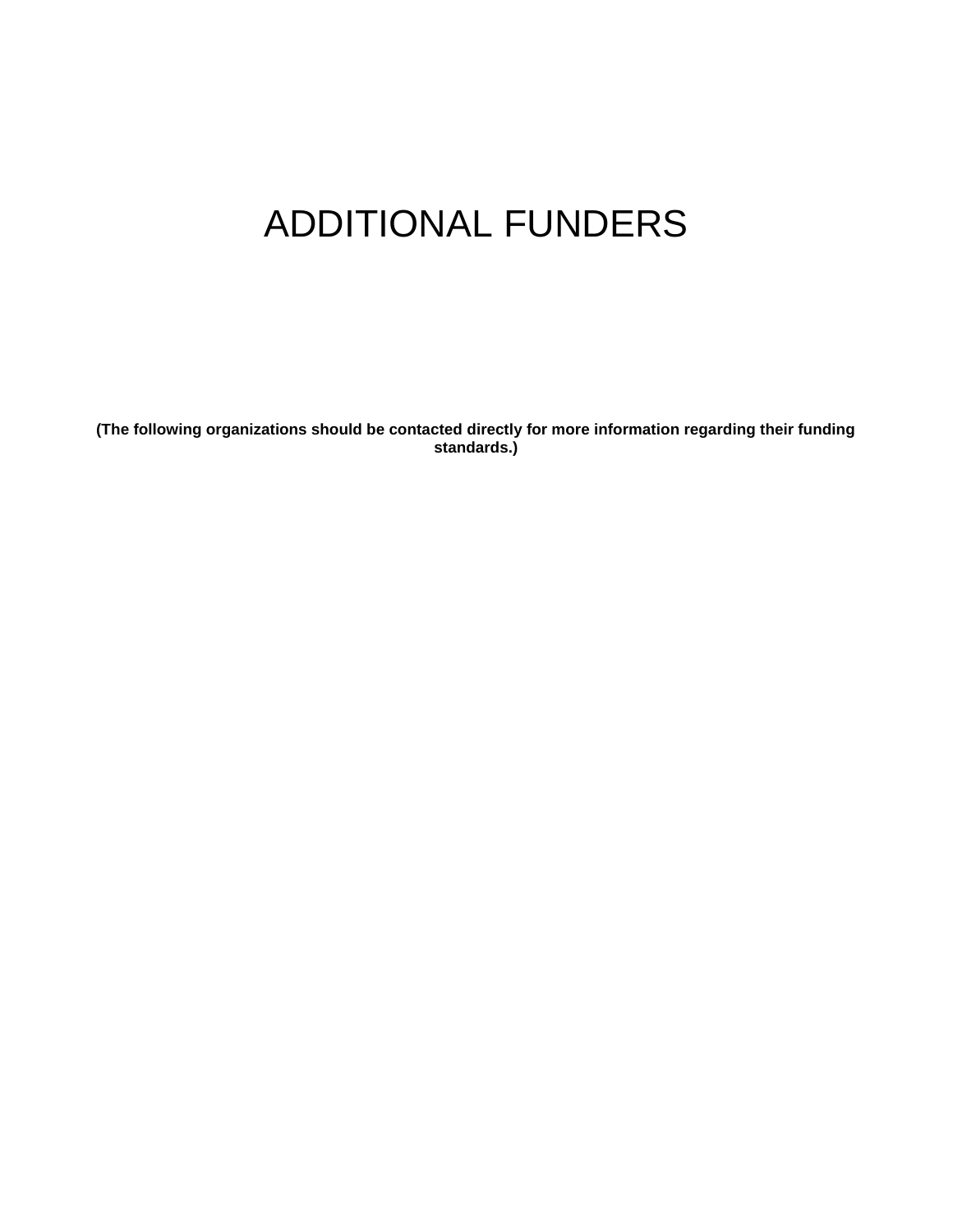National Committee for Responsive Philanthropy Winthrop Rockefeller Foundation 2001 S Street, NW Suite 620 225 East Markham Suite 200 Washington, DC 20009 Little Rock, Arkansas 72201

Domestic Workers United National JP Morgan Chase Domestic Workers Alliance<br>
1201 St. Charles Avenue, 28<sup>th</sup> Floor<br>
1201 Broadway Suite 907-908<br>
201 St. Charles Avenue, 28<sup>th</sup> Floor 1201 Broadway Suite 907-908 New York, New York 10001

Marguerite Casey Foundation<br>
1300 Dexter Ave N Suite 115 Seattle, Washington 98104 1300 Dexter Ave N Suite 115 Seattle,Washington 98109

Louisiana Disaster Recovery Foundation 4354 South Sherwood Forest Blvd Suite 200 Baton Rouge, Louisiana 70816

First 5 Marin Children and Families Commission 1101 5th Avenue, Suite 215 San Rafae1, California 94901

Gulf Coast Fund, Special Project of the Rockefeller Philanthropy Advisors 3240 Scenic Brook Drive Conyers, Georgia 30094

New World Foundation 666 West End Avenue, Suite IB New York, New York 10025

Advocacy Programs Alliance for Justice 11 Dupont Circle NW, Second Floor Washington, DC 20036

Foundation for the Mid South 134 E. Amite Street Jackson, Mississippi 39201

Ford Foundation 320 East 43rd Street New York, New York 10017

Gulf Coast Fund, Special Project of the Rockefeller Philanthropy Advisors 6 West 48th St., 10th Floor New York, New York 10036

The Joyce Foundation 70 W. Madison, Suite 2750 Chicago, lllinois 60602

Z. Smith Reynolds Foundation 147 South Cherry Street, Suite 200 Winston-Salem, North Carolina 27101

National Employment Law Project 75 Maiden Lane, Suite 601 New York, New York 10038

Wing Luke Asian Museum<br>719 S. King Street

The Atlantic Philanthropies 75 Varick Street, 17th Floor New York, New York 1001

Pratt Center for Community Development 379 Dekalb Avenue Brooklyn, New York 11205

Merck Family Fund 303 Adams Street Milton, Massachusetts 21 86

Ford Foundation 88 Prospect Park West #3D Brooklyn, New York 11215

The Gifford Foundation State Tower Building Suite 1900 109 South Warren Street Syracuse, New York 13202

Neighborhood Funders Group 1301 Connecticut Avenue, NW #500 Washington, DC 20036

Public Welfare Foundation 1200 U Street, NW Washington, DC 20009

Citi Foundation 425 Park Avenue, 2nd FI New York, New York 10022

Efforts of Grace, Inc. Ashe Cultural Arts Center 1712 Oretha Castle Haley Blvd. New Orleans, Louisiana 70113

The California Endowment 1000 North Alameda Street Los Angeles, California 90012

Maine Initiatives P. O. Box 2248 Augusta, Maine 4338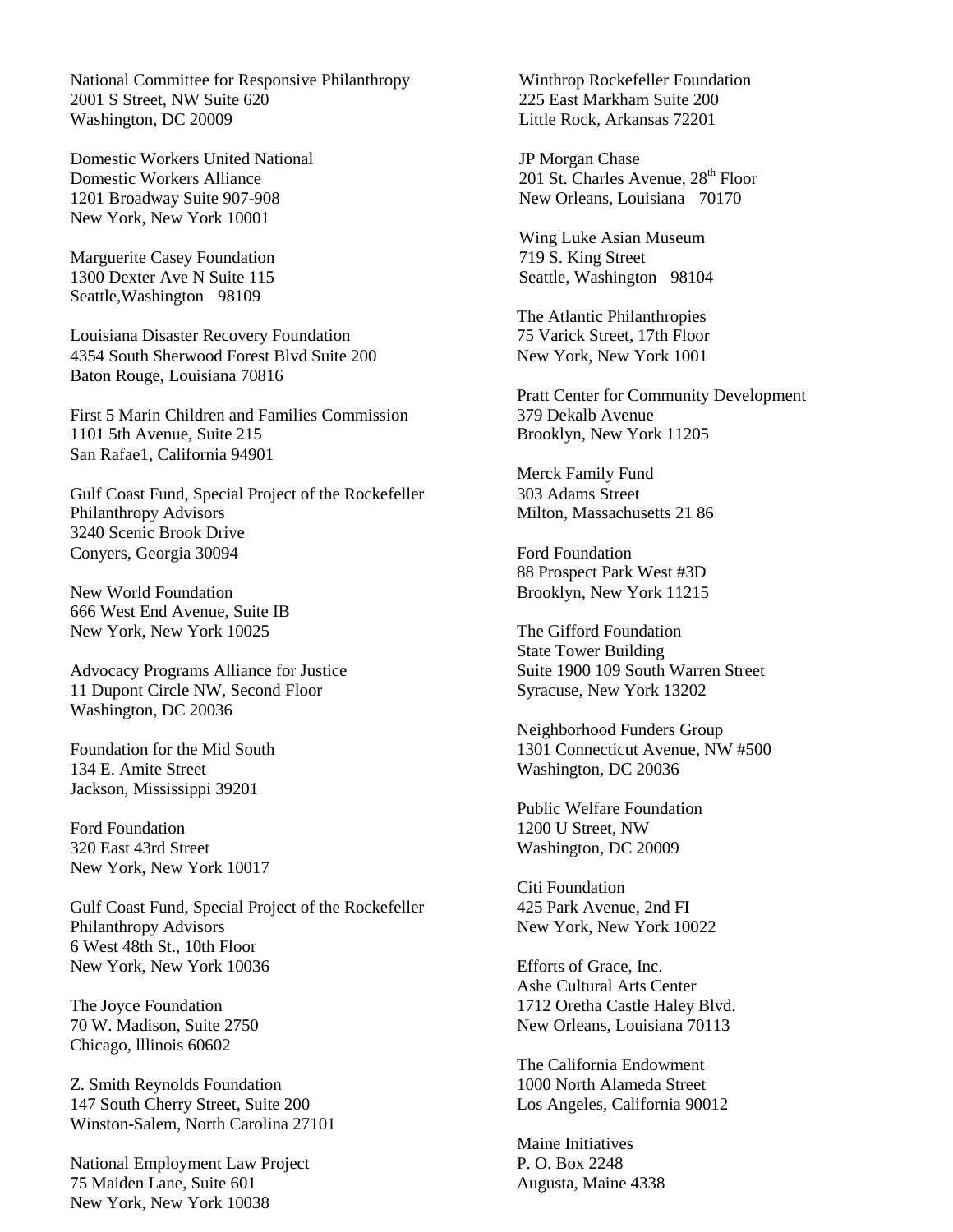Ford Foundation 320 E. 43rd St New York, New York 10017

Entergy Corporation 639 Loyola Avenue, L-ENT-8A New Orleans, Louisiana 70113

McCune Foundation P.O. Box 24340 Ventura, California 93002

Victoria Foundation 946 Bloomfield Avenue Glen Ridge, New Jersey 70289

Marguerite Casey Foundation 1300 Dexter Ave N, Suite 115 Seattle, Washington 98109

Tides Foundation, The Presidio P O Box 29903 San Francisco, California 94129

Institute for Southern Studies P O Box 531 Durham, North Carolina 27702

NALEO Educational Fund 503 S. Saginaw, Suite 1200 Flint, Michigan 48502

Louisiana Disaster Recovery Foundation 4354 South Sherwood Forest Blvd, Suite 200 Baton Rouge, Louisiana 70816

Gulf Coast Fellowship for Community Transformation 620 Oak Harbor Blvd., Suite 201A Slidell, Louisiana 70458

NCB Capital Impact 2011 Crystal Drive Suite 80-0 Arlington,Virginia 22202

Juvenile Justice Project of Louisiana 1600 Oretha Castle Haley Blvd New Orleans, Louisiana 70113

Needmor Fund 42 S St. Clair Street Toledo, Ohio 43604

The Hyams Foundation, Inc. 50 Federal Street, 9th Floor Boston, Massachusetts 21106 Neighborworks America 1325 G Street NW Suite 800 Washington, DC 20005

Derrick Evans Fund Advisor Gulf Coast Fund 14439 Rippy Road Gulfport, Mississippi 39503

Maine Initiatives 1053 Seahawk Lane Sanibe1, Florida 33957

The Atlantic Philanthropies 75 Varick Street, 17th Floor New York, New York 10013

Foundation for the Mid South 134 East Amite Street Jackson, Mississippi 39201

The Skillman Foundation 100 Talon Centre Drive, Suite 100 Detroit, Michigan 48207

The Mary Reynolds Babcock Foundation 2920 Reynolda Road Winston-Salem, NC 27106

Georgia Stand-UP 501 Pulliam Street #500 Atlanta,Georgia 30312

MS-NAACP 1072 W. Lynch Street Jackson, Mississippi 39203

Con Alma Health Foundation 144 Park Ave. Santa Fe, New Mexico 87501

Ford Foundation 320 East 43rd Street New York, New York 10017

The California Wellness Foundation 575 Market Street, Suite 1850 San Francisco, California 94105

Delta Economic Development Center 342 Washington Avenue, Suite 201 Greenville, Mississippi 38701

Common Agenda Liberty Hill Foundation 2121 Cloverfield Blvd, Suite 113 Santa Monica, California 90404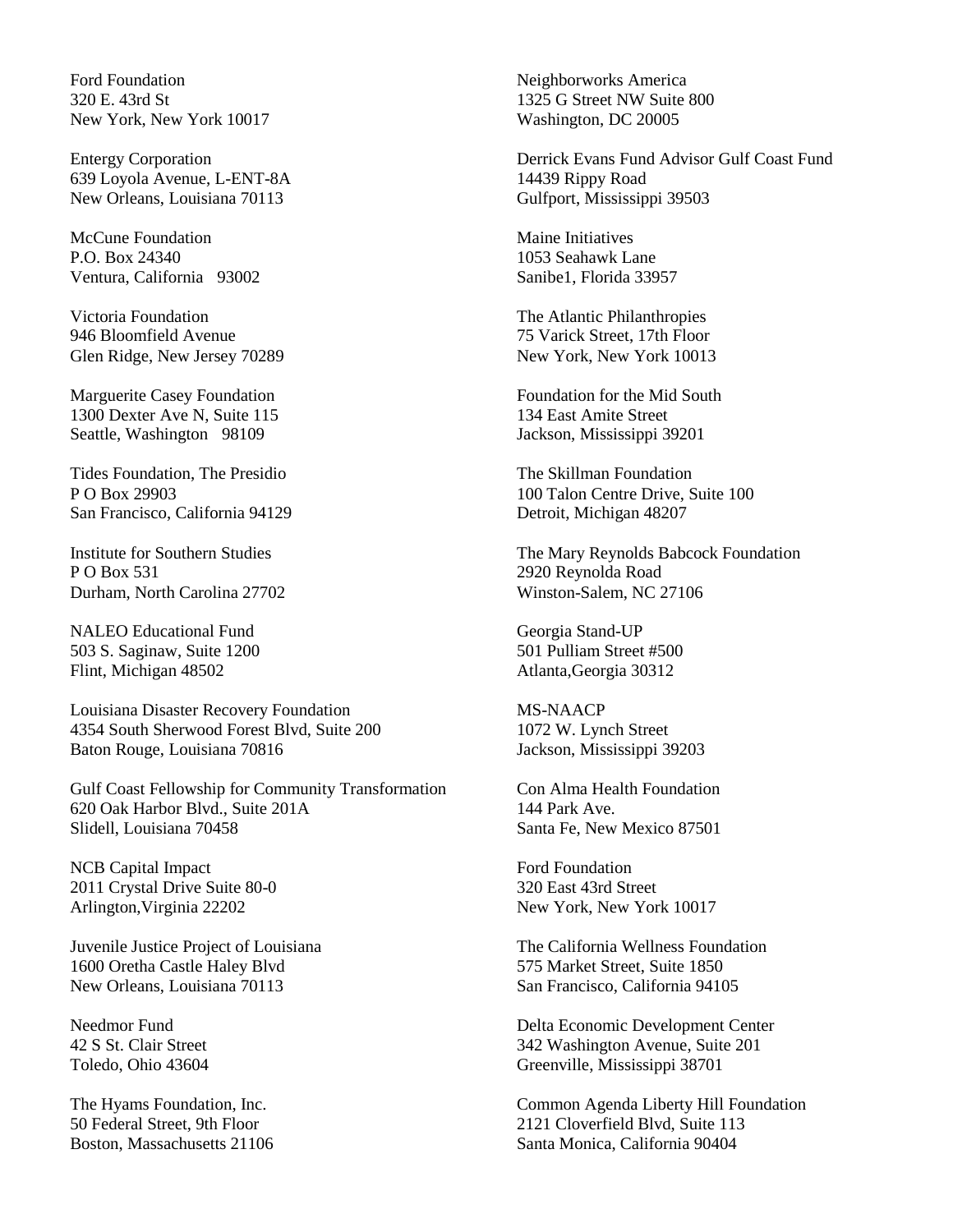The Atlantic Philanthropies 75 Varick Street, 17th Floor New York, NewYork 10013

Hill-Snowdon Foundation 1301 Connecticut Ave., NW, Suite 500 Washington, DC 20036

Cleveland Foundation 1422 Euclid Avenue, Suite 1300 Cleveland, Ohio 44115

Louisiana Recovery Authority 150 Third Street, Suite 200 Baton Rouge, Louisiana 70801

Marguerite Casey Foundation 1300 Dexter Ave N Suite 115 Seattle, Washington 98109

Jessie Smith Noyes Foundation 32 Hessen Road New York, New York 10019

Common Stream P. O. Box 300757 Jamaica Plain, Massachusetts 21306

The Atlantic Philanthropies 75 Varick Street, 17th Floor New York, New York 10013

The Skillman Foundation 5505 Lodewyck Detroit, Michigan 48224

Applied Research Center 32 Broadway, Suite 1801 New York, New York 10004

The Annie E. Casey Foundation 701 St. Paul Street Baltimore, Maryland 21202

Ms. Foundation for Women 12 Metrotech Center, 26th Floor Brooklyn, New York 11201

The McKnight Foundation 710 South Second Street #400 Minneapolis, Minnesota 55401

Unitarian Universalist Veatch Program at Shelter Rock 48 Shelter Rock Road Manhasset, New York 11030

Foundation for the Mid South 134 E. Amite Street Jackson, Mississippi 39201

Nexus Community Partners 570 Asbury Street, Suite 207 St. Pau1, Minnesota 55104

The Housing Fund 305 11th Avenue South Nashville,Tennessee 37206

The Primavera Foundation, Inc. 702 S. Sixth Avenue Tucson, Arizona 85701

Pushback Network c/o Community Voices Heard 115 EI06th Street New York, New York 10029

Open Society Institute 400 West 59th Street St. Pau1, Minnesota 55104

Neighborhood Funders Group 1301 Connecticut Avenue, NW #500 Washington, DC 20036

The California Endowment 1111 Broadway, 7th Floor Oakland, California 94607

Unitarian Universalist Funding Program 2425 Sierra Blvd Sacramento, California 95825

State Voices 719 Griswold Street, Suite 600 Detroit, Michigan 48226

Jessie Ball DuPont Fund 1 Independent Drive, Suite 400 Jacksonville, Florida 32202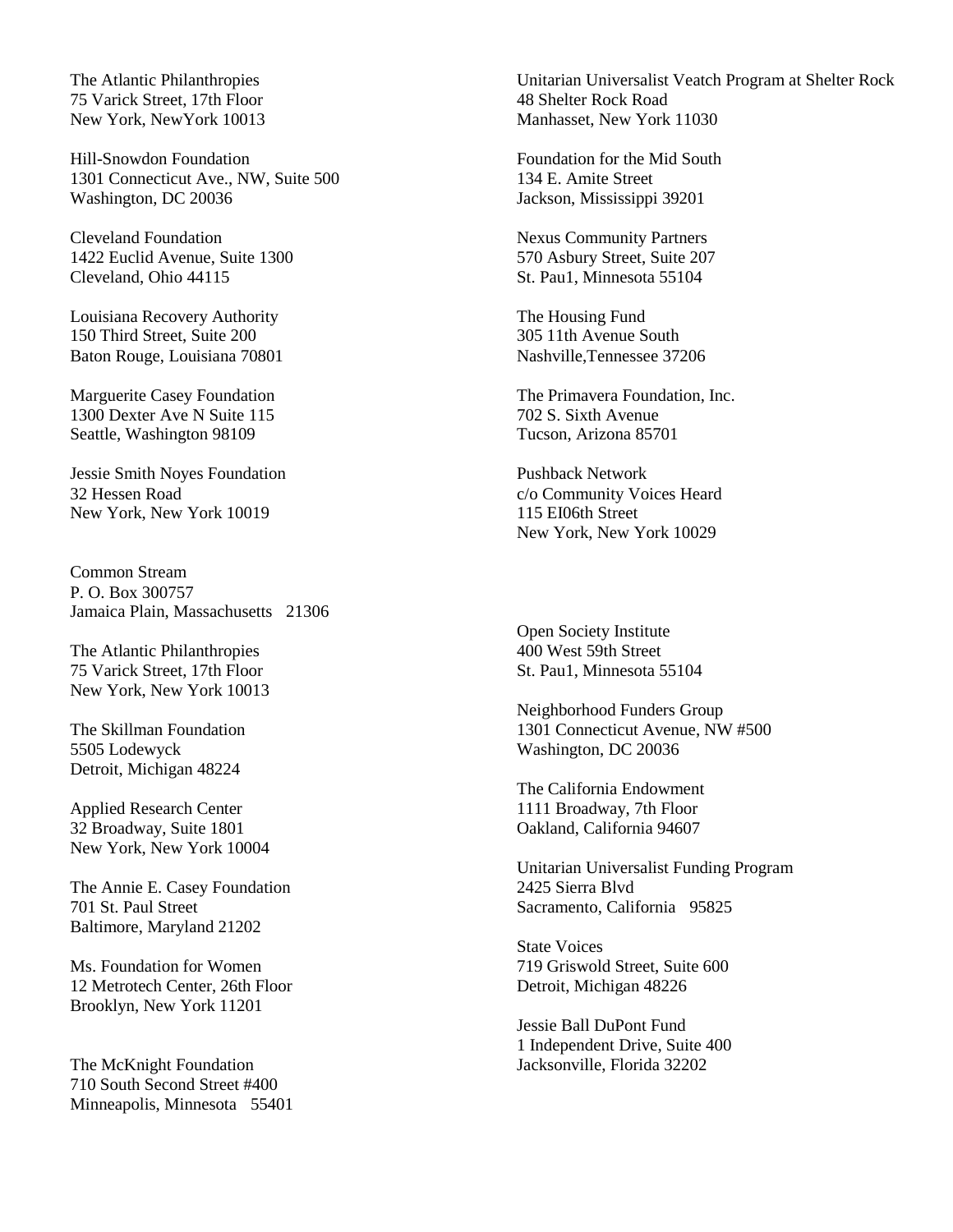Funders for Lesbian and Gay Issues 116E 16th Street, 6th floor New York City, New York 10003

Rosenberg Foundation 131 Stuart Street, Suite 650 San Francisco, California 94105

Louisiana Disaster Recovery Foundation 4354 S Sherwood Forest Blvd, Suite 200 Baton Rouge, Louisiana 70816

Unitarian Universalist Veatch Program at Shelter Rock 48 Shelter Rock Road Manhasset, New York 11030

Greater New Orleans Foundation 1055 St. Charles Avenue, Suite 100 New Orleans, Louisiana 70130

The McKnight Foundation 710 South Second Street, Suite 400 Minneapolis, Minnesota 55401

Teatro Jornalero Sin Fronteras -Cornerstone Theater 1932 N. Normandie Ave. Los Angeles, California 90027

The Needmor Fund 200 West First Street, Suite 864 Roswell, New Mexico 88203

Win/Win Network 5224 40th Ave. S.W. Seattle,Washington 98136

Mid South Delta LlSC 119 South Theobald Street Greenville, Mississippi 38701

Miami Workers Center 6127 NW 7 Avenue Miami, Florida 33127

Solidago Foundation 150 Main Street Suite 24 Northampton,Massachusetts 10604

The Discount Foundation 77 Summer Street, 8th Floor Boston, Massachusetts 21106

Oxfam America 715 Marengo Street New Orleans, Louisiana 70115 Blueprint NC Southern Partners Fund, Board Member 605 E. South Street Raleigh, Montana

Gulf Coast Fund, Special Project of the Rockefeller Philanthropy Advisors 1416 East Commerce San Antonio, Texas 78205

Foundation for the Mid South 134 East Amite Street Jackson, Mississippi 39201

The Center for Working Families, Inc. (Atlanta) The Dunbar Neighborhood Center 477 Windsor Street, Suite 101 Atlanta, Georgia 30312

The Mary Reynolds Babcock Foundation 2920 Reynolda Road Winston-Salem, North Carolina 27106

Association of Small Foundations 1720 N Street NW Washington, DC 20036

Southern Mutual Help Assn., Inc. 3602 Old Jeanerette Road New Iberia, Louisiana 70563

United Neighborhood Centers of America 11700 West Lake Park Drive Milwaukee,Wisconsin 53224

US Reconciliation & Human Rights Programme The Atlantic Philanthropies 75 Varick Street, 17th Floor New York, New York 10013

The Pittsburgh Foundation Five PPG Place, Suite 250 Pittsburgh, Pennsylvania 15222

Panta Rhea Foundation 3821 Livingston St. NW Washington, DC 20015

Southern Partners Fund 1776 Peachtree Street, NW, Suite 710 South Atlanta, Georgia 30309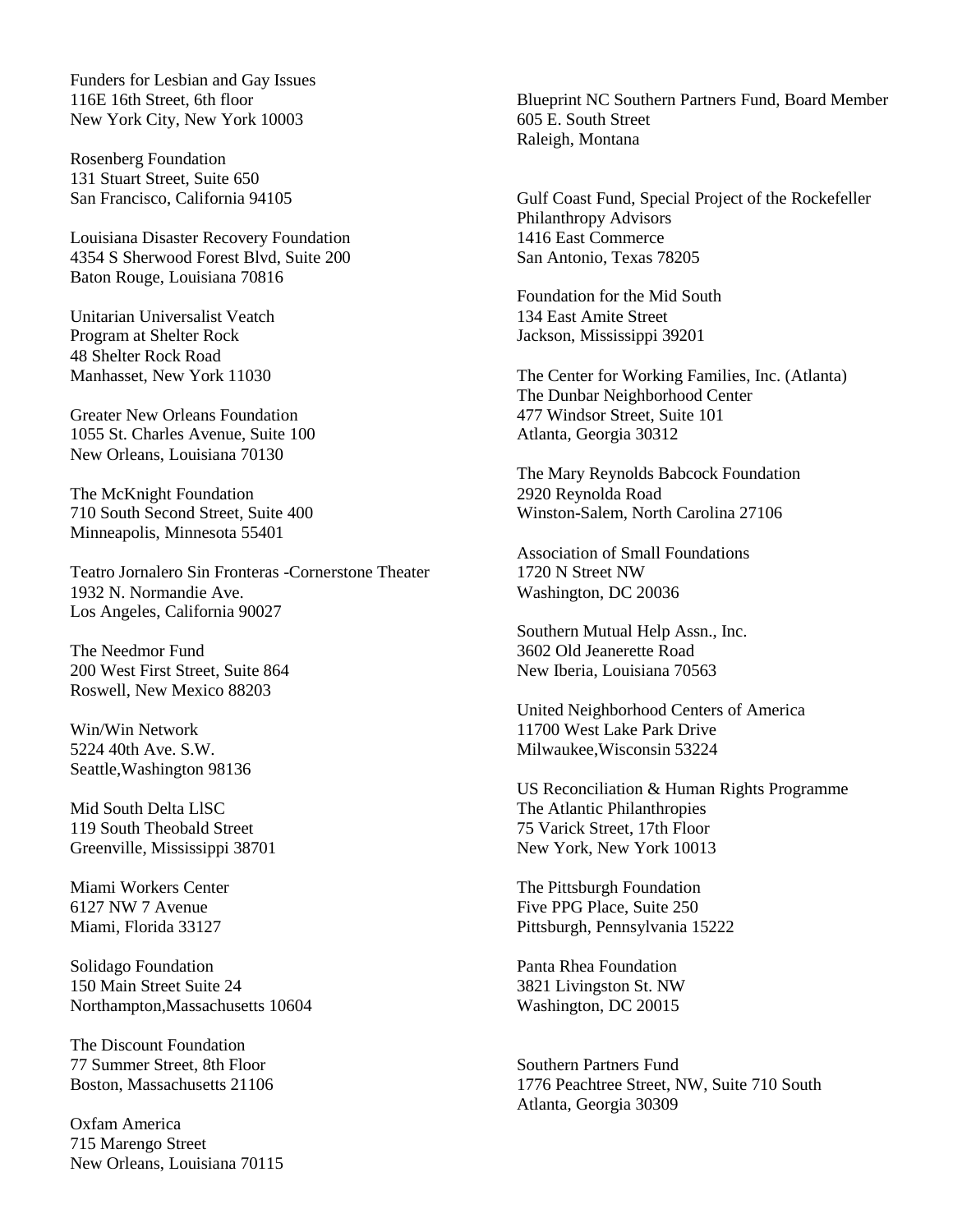Surdna Foundation 330 Madison Avenue 30th Floor New York, New York 10017

Woods Fund of Chicago 360 N. Michigan Ave., Suite 360 Chicago, lllinois 60601

Fund for a Just Society Unitarian Universalist Funding Program 215 South Marjene Drive Midwest City, Oklahoma 73130

The F. B. Heron Foundation 100 Broadway, 17th Floor New York, New York 10005

Development Training Institute 3300 North Ridge Road, Suite 100 Elliott City, Maryland 21043

Apollo Alliance 330 Townsend Street, Suite 205 San Francisco, California 94107

Neighborworks America 1325 G Street NW Suite 800 Washington, DC 20005

NCB Capital Impact 2011 Crystal Drive, Suite 800 Arlington,Virginia 22202

Southern Bancorp Capital Partners 502 Cherry Street Helena-West Helena, Arkansas 72342

Arca Foundation 1308 19th Street, NW Washington, DC 20036

PolicyLink 1438 Webster Street, Suite 303 Oakland, California 94612-4305

American Legacy Foundation 1724 Massachusetts Ave., NW Washington, DC 20036

Crosscurrents Foundation 3220 N St NW #162 Washington,Virginia 20007 New York Foundation 10 East 34th Street, 10th FI New York, New York 10016

Solidago Foundation 150 Main Street, Suite 24 Northampton, Massachusetts 1060

Common Counsel Foundation 678 13th Street, Suite 100 Oakland, California 94612

Eugene and Agnes E. Meyer Foundation 1250 Connecticut Avenue, Suite 800 Washington, DC 20036

Interfaith Funders 2719 Denver Ave. Longmont, Colorado 80503

The Needmor Fund 2308 Park Place Evanston, Illinois 60201

Gulf Coast Fund, Special Project of the Rockefeller Philanthropy Advisors 3600 Renaissance Circle Atlanta, Georgia 30349

Housing and Small Business Development Louisiana Disaster Recovery Foundation 4354 South Sherwood Forest Blvd., Suite 200 Baton Rouge, Louisiana 70816

The Mary Reynolds Babcock Foundation 2920 Reynolda Road Winston-Salem, North Carolina 27106

Akonadi Foundation 436-14th Street, Suite #I417 Oakland, California 94612

Calvert Social Investment Foundation 7315 Wisconsin Ave, Suite 1100W Bethesda, Maryland 20814

Greater New Orleans Foundation 1055 St. Charles Avenue, Suite 100 New Orleans, Louisiana 70130

The Cricket Island Foundation 780 Third Avenue, Suite 3400 New York, New York 10017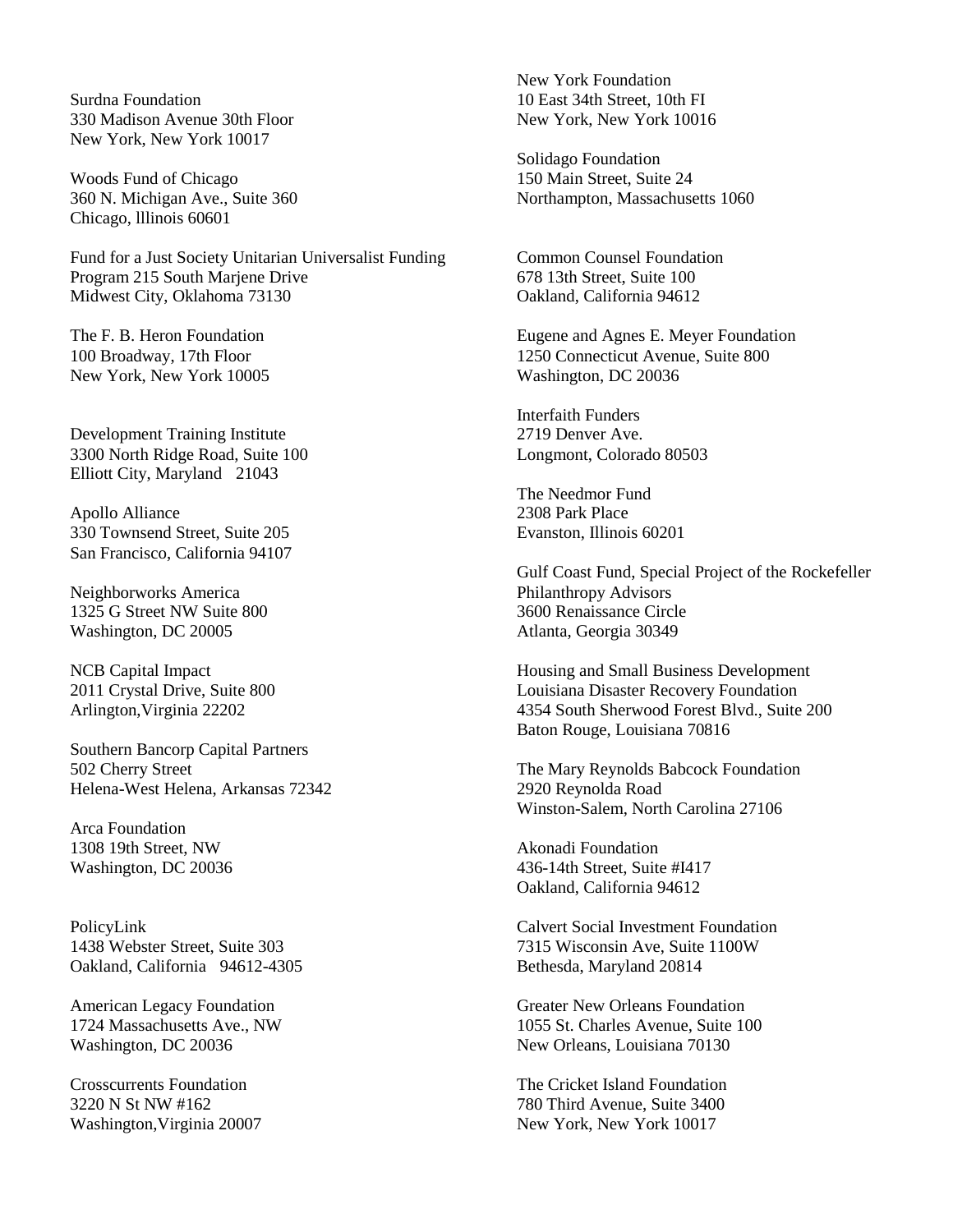Greater New Orleans Foundation 1055 St. Charles Avenue, Suite 100 New Orleans, Louisiana 70130

Southern Partners Fund 1776 Peachtree St. NW, Suite 710, South Tower Atlanta, Georgia 30075

Community Foundation of Lorain County 1865 N. Ridge Rd. E, Ste A Lorain, Ohio 44055

National Committee for Responsive Philanthropy 2001 S Street NW, Suite 620 Washington, DC 20009

New World Foundation 666 West End Avenue, Suite lB New York, New York 10025

Oxfam America 983 Howard Avenue Biloxi, Mississippi 39530

Jenifer Altman Foundation Gulf Coast Fund 1016 Lincoln Blvd., 1st Floor San Francisco, California 94129

Z. Smith Reynolds Foundation 147 South Cherry Street, Suite 200 Winston-Salem, North Carolina 27101

Proteus Fund 101 University Drive, Suite A2 Amherst, Massachusetts 10024

Cornerstone Theater Company 708 Traction Ave. Los Angeles, California 90013

Funders' Committee for Civic Participation c/o Public Interest Projects New York, New York 10004

Center for Community Change 330 Seventh Avenue New York, New York 10001

University of Pennsylvania 7421 Boyer Street Philadelphia, Pennsylvania19119

Solidago Foundation 150 Main Street, Suite 24 Northampton, Massachusetts 10604 Philanthropic Initiative for Racial Equity 1720 N Street, NW Washington, DC 20036

Southern Mutual Help Association, Inc. 3602 Old Jeanerette Road New Iberia, Louisiana 70563

0. C. Haley Blvd Merchants & Business Assn 1712 0. C. Haley Boulevard, Unit 302 New Orleans, Louisiana 70113

New York Foundation 10 East 34th Street, 10th FI New York, New York 10016

Butler Family Fund 1301 Connecticut Avenue, NW, Suite 500 Washington, DC 20036

National Committee for Responsive Philanthropy 2001 S Street NW, Suite 620 Washington, DC 20009

Progress Now 1536 Wynkoop Street, #203 Denver, Colorado 80202

Restaurant Opportunities Centers United 275 Seventh Ave., 23rd Floor New York, New York 10001

Calvert Social Investment Foundation 7315 Wisconsin Avenue, Suite 1100W Bethesda, Maryland 20814

Winthrop Rockefeller Foundation 225 East Markham Street, Suite 200 Little Rock, Arkansas 72201

Open Society Institute -Soros Foundation 400 W. 59th Street, 4th Floor New York, New York 10019

Gulf Coast Fellowship for Community Transformation 330 7th Avenue, Suite 1902 New York, New York 10001

Nexus Community Partners 570 Asbury St., Suite 207 St. Paul, Minnesota 55104

Neighborhood Funders Group 1301 Connecticut Avenue, NW #500 Washington, DC 20036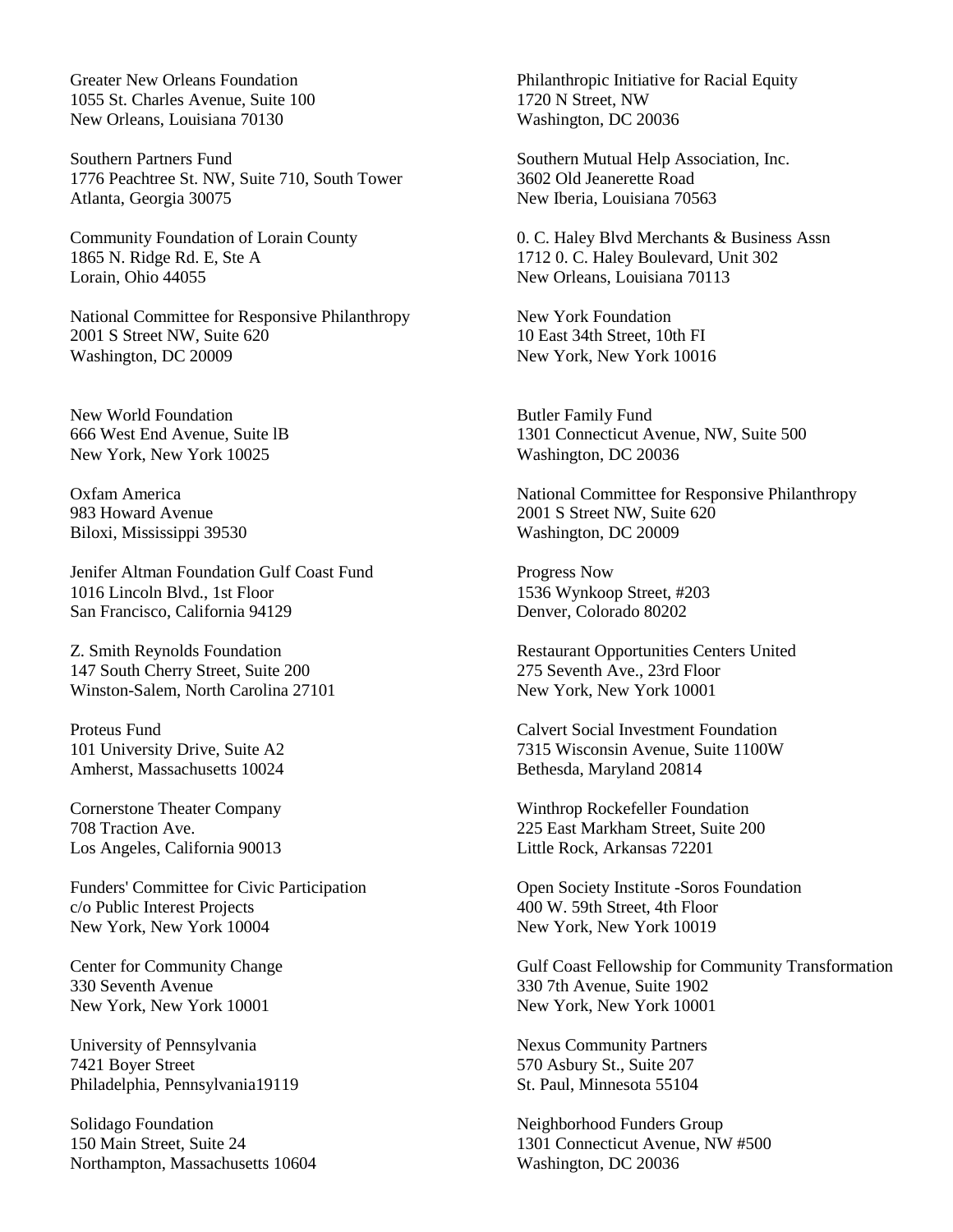Jewish Funds for Justice 1320 Fillmore Avenue, #500 Charlotte, North Carolina

National Community Building & Organizing Initiative Neighborworks America 855 Boylston St. 6th floor Boston, Massachusetts 21166

Open Society Institute 400 West 59th Street New York, New York 10019

Diamond State CLT, Inc. 717 Coverdale Road Wilmington, Delaware 19805

TC&PD AARP 601 E Street NW Washington, DC 20049

Rosenberg Foundation 131 Stuart Street, Suite 650 San Francisco, California 94105

The Kresge Foundation 3215 W. Big Beaver Road Troy, Michigan 48084

Safe Streets Strong Communities 1741 Dorsey Avenue East Point, Georgia 30344

Creative Ministries of Presbyterian Women Presbyterian Church (U.S.A.) 100 Witherspoon Street Louisville, KY 40202-1396

Presbyterian Hunger Program Presbyterian Church (U.S.A.) 100 Witherspoon Street Louisville, KY 40201-1396

Presbyterian Disaster Assistance Presbyterian Church (U.S.A.) 100 Witherspoon Street Louisville, KY 40202-1396

A Territory Resource (ATR) 603 Stewart, Suite 221 Seattle, WA 98101

Appalachian Community Fund 107 W. Main Street Knoxville, TN 37902

Louisiana Disaster Recovery Foundation 4354 South Sherwood Forest Blvd, Suite 200 Baton Rouge, Louisiana 70816

Mary Reynolds Babcock Foundation 2920 Reynolds Rd. Winston Salem, NC 27106

Ben & Jerry's Foundation P. O. Box 299 Waterbury, VT 05676

Better Homes Foundation 189 Wells Ave. Newton, MA 02159

Catholic Campaign for Human Development United States Catholic Conference  $32114^{\text{th}}$  Street, NE Washington, DC 20017

Chinook Fund  $2418 \text{ W}$ .  $32^{\text{nd}}$  Avenue Denver, CO 80211

Church Women United 475 Riverside Dr #1626A New York, NY 10015

The Edna McConnell Clark Foundation 415 Madison Ave.  $10^{th}$  Floor New York, NY 10017

Environmental Support Center 1500 Massachusetts Ave., NW Suite # 25 Washington, DC 20005

Fund for Southern Communities 315 W. Ponce De Leon Ave., Suite # 1061 Decatur, GA 30030

Jewish Fund for Justice 260 Fifth Avenue, Suite # 701 New York City, NY 10001

Albert A. List Foundation, Inc. 998 Fifth Avenue New York, NY 10028-0126

MacArthur Foundation 140 S. Dearborn #1100 Chicago, IL 60603

Minority Group Self Determination Fund United Methodist Church 110 Maryland Avenue, NE #38 Washington, DC 20002-5680